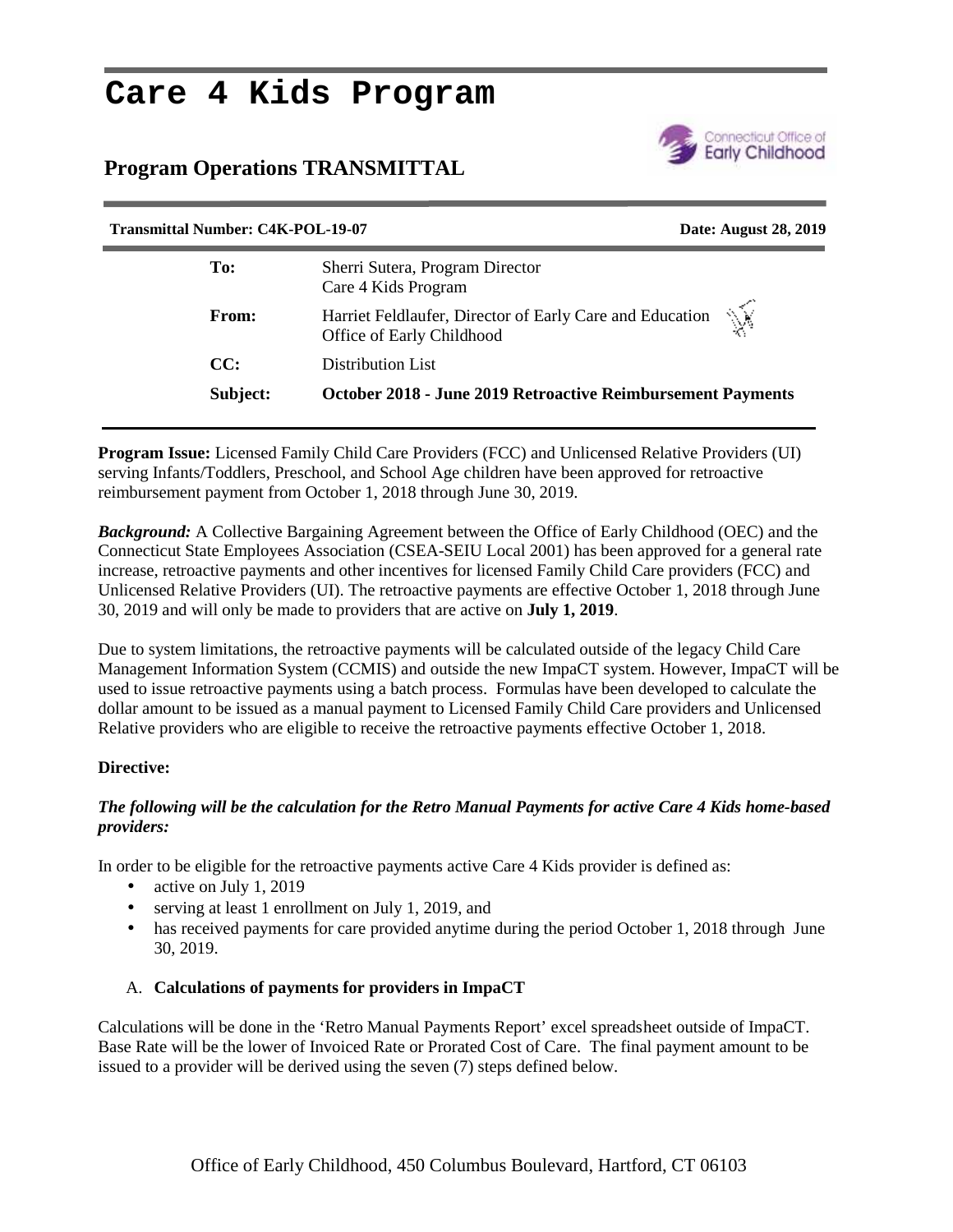1.) The following formula will calculate the payment amount issued to a provider with the **OLD** Maximum Reimbursement Rate (MRR):

**Payment Amount Issued (Old MRR) =** For all children on all invoices **[(Monthly Base Rate considering Old MRR (includes Special need if applicable)) + (Accreditations + Supplemental Payment – (Family Fee)]**

2.) The following formula will calculate the payment amount issued to a provider using the **NEW** MRR:

**Payment Amount Calculated (New MRR) =** For all children on all invoices **[(Monthly Base Rate considering New MRR (includes Special need if applicable)) + (Accreditations + Supplemental Payment – (Family Fee)]**

- 3.) The following variables will **not** be considered when calculating 'Payment Amount Issued (OLD MRR)' and 'Payment Amount Calculated (NEW MRR)' in steps 1 and 2:
	- One-time Incentives and Manual Payments
	- Underpayment
	- Withholdings
	- Overpayment
- 4.) The following formula will calculate the 'Rate Change Difference' amount for the services provided during the period 10/01/2018 through 06/30/2019. This formula will take the difference between the 'Payment Amount Calculated (NEW MRR)' and the 'Payment Amount Issued (OLD MRR)'.

**Rate Change Difference** = ['Payment Amount Calculated (NEW MRR)' – 'Payment Amount Issued (OLD MRR)']

5.) An additional percent (based on vendor type) will be added to manual payments of these types 'Administrative Error' and 'Reissuance' that were issued for the service period 10/01/2018 through 06/30/2019.

**Administrative Error and Reissuance Manual Payment Amount** = [(Total Dollar amount of administrative error and reissuance manual payments issued within 10/01/2018 through 06/30/2019) \* (Percent Increase)]

This is applicable to only providers having a greater than zero amount in step 3.

| Vendor Type                               | Percent Increase |
|-------------------------------------------|------------------|
| Licensed Family (CC Licensed/Family Home) | 2.5%             |
| Unlicensed Relative (CC Unlicensed/Home)  | 1.25%            |

6.) An additional percent (based on vendor type) will be added to adjustments of this type 'Underpayment' that were issued for the service period 10/01/2018 through 06/30/2019.

**Underpayment Amount** = [(Total Dollar amount of underpayments issued within 10/01/2018 through  $06/30/2019$  \* (Percent Increase)]